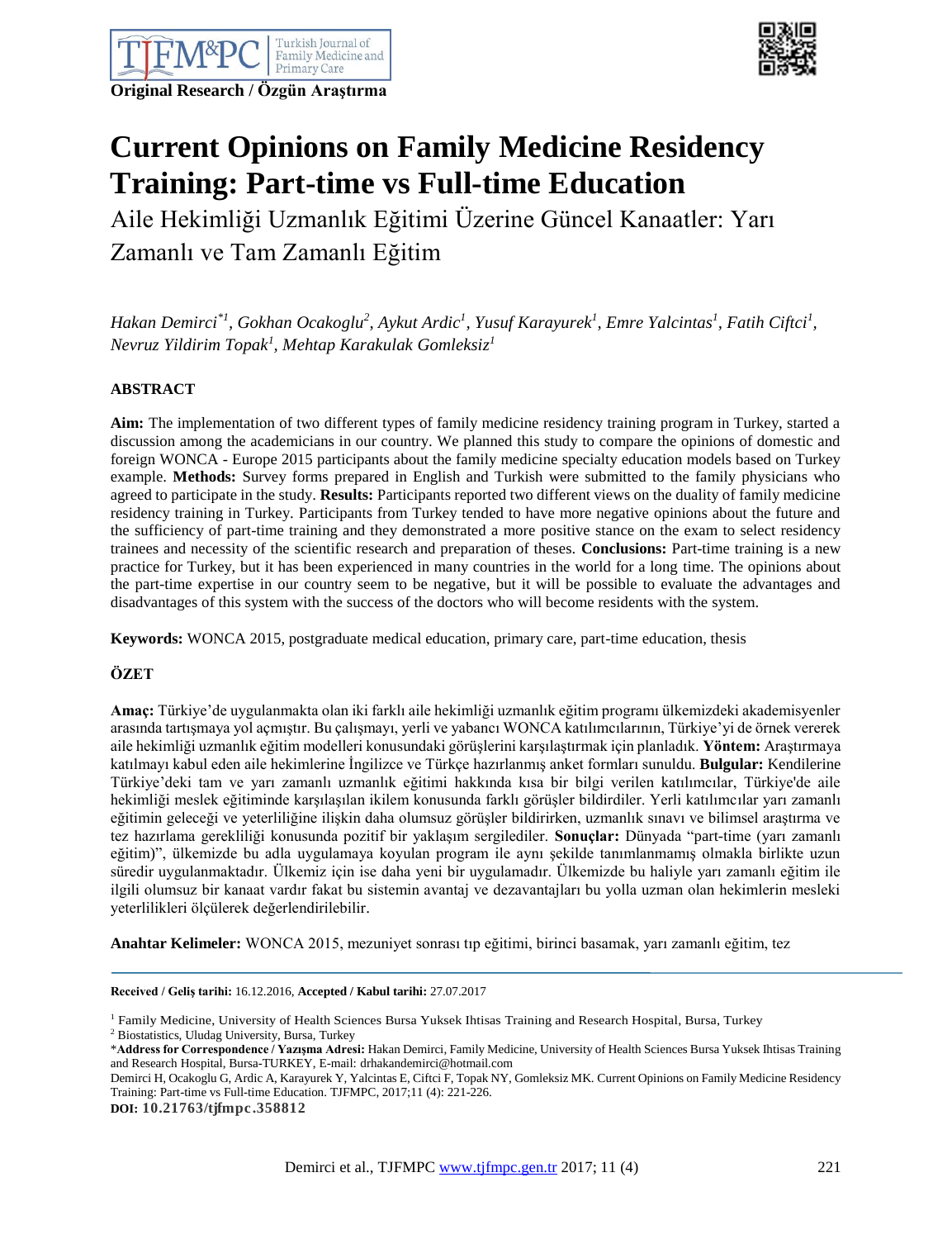#### **INTRODUCTION**

Family medicine residency training in Turkey is carried on with two different models. The first of these is the full-time residency training, which continues since  $1983<sup>1</sup>$ . This is a three-years program, and 18 months of it consists of rotations in related departments in the hospital. During the remaining 18 months, the physicians work as family physicians in the units formed within a family practice training center. Their training is thus completed. In Turkey, field training was implemented to the full-time education in  $2015.<sup>2-4</sup>$  Recently, almost all of the family medicine academicians in Turkey have declared that the full-time system is the ideal training.<sup>5</sup>

The part-time assistant training model has been implemented for just two years, and it has not yet produced its first graduates. In this part-time training model, called contracted family medicine residency training, the residents are medical faculty graduates already working in the primary care units as a physician. The name of the primary care service units is "Family Medicine Centers" so physicians working in these units are named "family physicians", same as the "family medicine residents" will be named when they finish their residency. This concept causes incomprehensibility in the public and also a feeling of disvaluation among the family medicine residents. The time proposed for part-time training is six years. Part-time trainees are obliged to complete hospital rotations of 18 months during this six-year period. These residents also have an obligation to prepare a thesis like all other specialty students.<sup>6</sup>

In Turkey, a central examination system is used in the selection of specialty students in medicine. Full-time family medicine training program has made a noticeable leap as a preference in the last decade regarding the full-time training program preference.<sup>7</sup>

As mentioned above, residents for both models of family medicine education are selected with an examination called TUS (Tipta Uzmanlik Sinavi – Speciality Examination in Medicine). Even though full-time and half-time resident candidates take same examination, latter subject to a lower passing grade. Some incentive privileges are also provided for post-graduate periods of the half-time residents. Half-time residents who do not change their primary care unit within the first three years of the residency training, have a right to continue in the same unit after graduation at the end of six years.

However, full-time residents are subject to obligatory service for a year in another province after their graduation. For the time being, full-time residency requires higher grades and lasts three years, where as students are selected by a more special examination for half-time residency which lasts six years. Although time seems to be an advantage for full-time residency, the possibility to continue in their units after graduation and their relatively high payment received during their residency are the advantages of half-time assistants.

Family medicine residency training with two different models, causes a debate among the academicians in Turkey. We planned the present study to compare the views of domestic and foreign WONCA participants on family medicine residency models currently being implemented in Turkey.

#### **METHODS**

The target population of the study was Turkish and foreign participants of the WONCA 2015 Istanbul Congress (n=3683). People in the convention center, lounge, and presentation hall were invited to fill out a survey. Survey forms prepared in English and Turkish were submitted to the family physicians who agreed to participate in the study. English translation was made in forward translation manner and a native English speaker checked the consistency of the phrases. The participants were asked to fill out the surveys, and those who had difficulty in understanding the questions were given additional information about the study.

In the introduction part of the survey, some preliminary information was given about family medicine education in Turkey. General characteristics of the two residency training models were also explained in this section. Following the introduction section, the participants answered a questionnaire composed of 4 likert style-questions (Table 1). The fifth question was: 'Do you agree with the opinion that part-time family medicine residency training should become more widespread?' Finally, the participants were asked if they had any additional suggestions.

### **Statistical Analysis**

Survey results were reported as median (Inter Quartile Range-IQR) values. Mann Whitney U test were used for comparing questions scores between Turkish and foreign participants. Categorical variables were compared by Fisher Freeman Halton and Chi square test. SPSS (IBM Corp. Released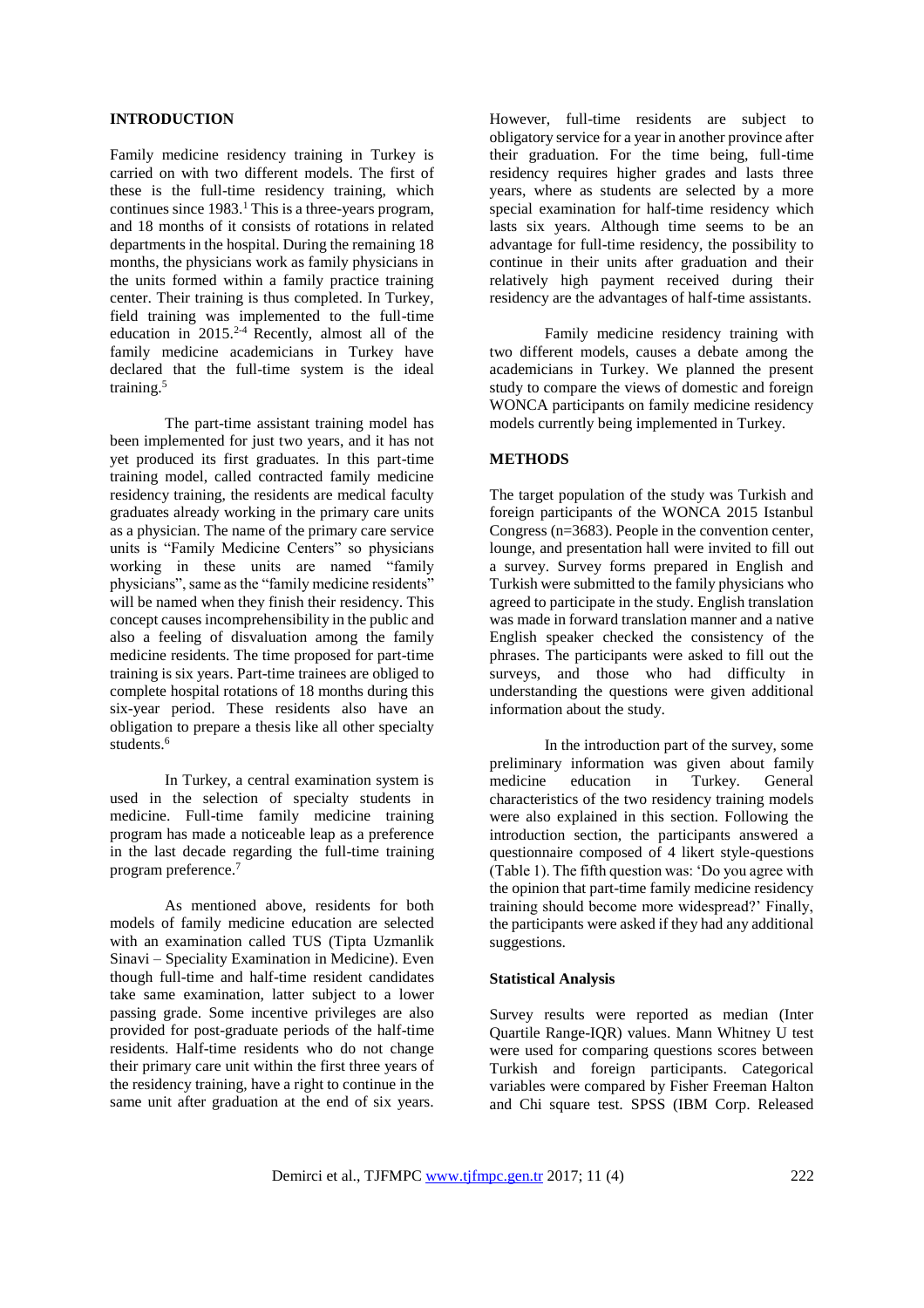2012. IBM SPSS Statistics for Windows, Version 21.0. Armonk, NY: IBM Corp.) software was used for statistical analysis and  $p<0.05$  was accepted as statistically significant.

#### **RESULTS**

One hundred and twenty-three Turkish and 89 foreign people, 212 in total, participated in our study. Only 63 of them declared their academic degrees. Title distribution were as follows among Turkish and foreign respondents respectively: professor: 4 (6.80%)/1 (25%), associate professor:4 (6.80%)/0, specialist:  $25 \left(42.40\% \right) / 2 \left(50\% \right)$  and residency trainee: 26 (44.10%)/1 (25%).The responses of the participants to the questions are shown in Table2.

While the median scores given by the Turkish physicians to Question1 and Question4 were higher than foreigners, the median scores given by the foreign physicians to Question2 and Question3 were higher than Turkish physicians. Turkish participants reported negative opinions about parttime residency training, but they had a more positive view on the necessity of residency entrance examination and thesis preparation.

When the answers given to the question 'If you were to take the family medicine residency training in Turkey, which model would you prefer?' were analyzed, opininons of Turkish and foreign participants differed significantly. While 87% (107/123) of the native participants chose the fulltime family medicine residency training model, 7.3% (9/123) preferred the contracted family medicine residency training model and 5.7% (7/123) preferred both models. The choises of foreign participants and p values for each choice were as follows respectively,  $52.8\%$  (47/89), (p<0.001); 32.6% (29/89), (p<0.001) and 14.6% (13/89), ( $p=0.028$ ). Overall p value was  $< 0.001$ .

One of the participants from Hungary commented as 'No model is yet ideal. I guess we should do more GP time (Family Time). An English participant recommended full time model to himself but part time model for his wife. He also suggested more family time for the trainees. A participant from Turkey suggested that 'The ones who will be academician should prepare thesis, but there may be a thesis-free alternative' and he also added that 'Part time model may be helpful for reaching the target number of Family Medicine residents'. A family medicine residency trainee from Turkey claimed that part time training was not a traning model but it was only a continuation of postgraduate education.

Another resident suggested that continuity of care may be disrupted with the part time training since there is a period of time spent at the hospital every year.

#### **DISCUSSION**

Native and foreign participants of WONCA 2015 Istanbul Conference reported different views on the dilemma experienced in family medicine residency training in Turkey. While native participants reported more negative opinions about the future and the sufficiency of part-time training, they demonstrated a more positive stance on the exam to select residency trainees and necessity of the scientific research and preparation of thesis.

Different models of part-time medicine practices have been implemented worldwide since the 1960s in various specialties including Internal Medicine, Gynecology and Obstetrics, Surgery and Pediatrics.<sup>8</sup> In England, where part-time education is first applied, the model had a rising trend recently. While part-time training was 8% in 2012, this ratio increased to  $11.3\%$  in 2014 in UK.<sup>9</sup> It is stated that this trend is also rising worldwide including Europe, North America, Asia, Australia and Africa.<sup>9-19</sup> In Switzerland, 44 specialist degrees can be obtained with part-time courses.<sup>10</sup>Increased interest in parttime training is linked to feminization in medical education. Because female physicians who would like to spend more time at home during birth and lactation periods prefer part-time education. One of the participants from UK suggested part time training for his wife. This recommendation is consistent with the literature knowledge. Obstetrics and Gynecology students studying part-time in UK between 1972 and 1993 are examined and it was seen that most of them completed their education about the age of 40 and 73% of them held consultant or academic positions.<sup>20</sup> In a survey on part-time residency training, it was found that part-time residency students had better performance than fulltime students.<sup>13</sup> In the same study, part-time trainees were found to be successful in humanistic skills. The part time residency in these examples means not being obliged to study or work in health services all the work day long but have the rest of the day off for personal purposes.

In Turkey, part-time residency training model for family medicine began to be implemented in 2014. But different than the worldwide application the part time residents can go on with their own practice as the full-time residents are not allowed. Still, in Turkey, physicians graduated from medical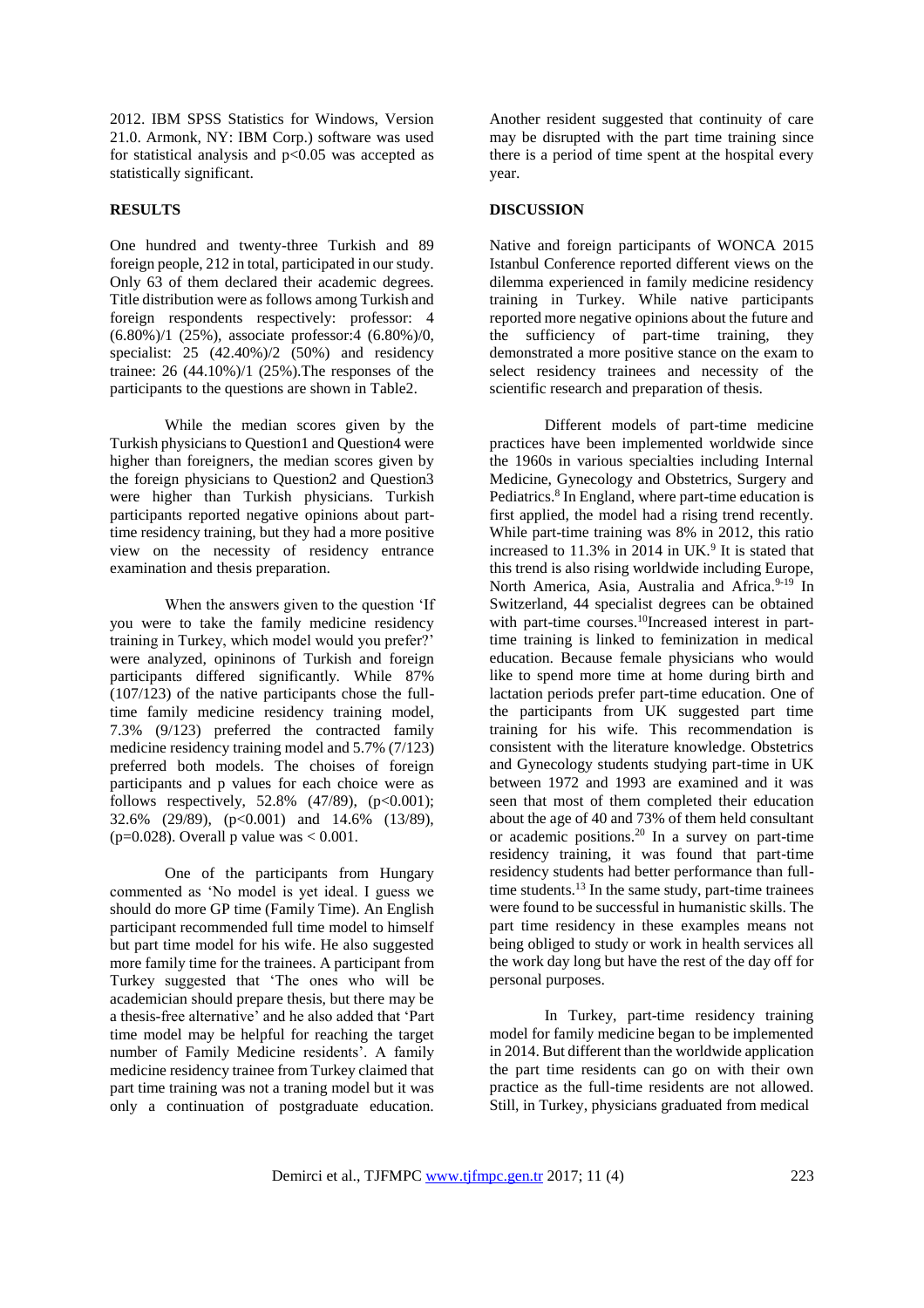## **Table1. The questionnaire that is asked to the participants**

Name Surname (Optional):

Country & City:

Affiliation:

Aim: This survey is planned to evaluate perceptions of a part time family medicine training model carried out in Turkey.

## **Information on two Family Practice Residency Models in Turkey**

A Family Medicine Residency Program is performed in two alternative models:

- 1. Full time residency model. This lasts 3 years. Half of the training is performed at the hospital and half is spent in family practice offices in the surroundings.
- 2. Part time residency model. Trainees are already family practitioners. They come to the hospital for rotations three months every year. Their residency lasts 6 years.

| <b>Questions</b> |                                                                                  | I totally | I agree | <b>Tentative</b> | I don't | I totally |
|------------------|----------------------------------------------------------------------------------|-----------|---------|------------------|---------|-----------|
|                  |                                                                                  | agree     |         |                  | agree   | disagree  |
| 1.               | Do you think that part time                                                      |           |         |                  |         |           |
|                  | residency will be the main                                                       |           |         |                  |         |           |
|                  | model in Family Medicine                                                         |           |         |                  |         |           |
|                  | training in the future?                                                          |           |         |                  |         |           |
| 2.               | Do you believe that there should                                                 |           |         |                  |         |           |
|                  | be an examination to select                                                      |           |         |                  |         |           |
|                  | residency trainees?                                                              |           |         |                  |         |           |
| 3.               | Do you recommend 'scientific                                                     |           |         |                  |         |           |
|                  | research' or 'preparation of                                                     |           |         |                  |         |           |
|                  | Thesis' as a MUST in residency                                                   |           |         |                  |         |           |
|                  | training?                                                                        |           |         |                  |         |           |
| 4.               | Do you believe that the part time                                                |           |         |                  |         |           |
|                  | residency model will be as                                                       |           |         |                  |         |           |
|                  | beneficial as the full time                                                      |           |         |                  |         |           |
|                  | residency model?                                                                 |           |         |                  |         |           |
|                  | 5. Which model would you prefer if you were a candidate for residency in Turkey? |           |         |                  |         |           |
|                  | 6. Any other comments?                                                           |           |         |                  |         |           |

| Table 2. Comparisons of Turkish and foreigner participants' opinions on residency models |         |              |    |              |         |  |  |  |  |  |
|------------------------------------------------------------------------------------------|---------|--------------|----|--------------|---------|--|--|--|--|--|
|                                                                                          | Turkish |              |    | Foreigner    |         |  |  |  |  |  |
|                                                                                          | n       | Median (IQR) | n  | Median (IQR) | p-value |  |  |  |  |  |
| Ouestion1                                                                                | 122     | 5(1)         | 89 | 3(2)         | < 0.001 |  |  |  |  |  |
| Ouestion <sub>2</sub>                                                                    | 123     | 1(1)         | 89 | 2(1)         | < 0.001 |  |  |  |  |  |
| Question3                                                                                | 123     | 1(1)         | 89 | 2(3)         | < 0.001 |  |  |  |  |  |
| Question4                                                                                | 123     | 5(1)         | 89 | 3(2)         | < 0.001 |  |  |  |  |  |

Question1: Do you think that part-time residency will be the main model in family medicine training in the future? Question 2: Do you believe that there should be an examination to select residency training? Question 3: Do you recommend"scientific research" or "preparation of thesis" as a MUST residency training? Question 4: Do you believe that part-time residency model will be as beneficial as the full-time residency model? IQR: Inter Quartile Range

Demirci et al., TJFMPC [www.tjfmpc.gen.tr](http://www.tjfmpc.gen.tr/) 2017; 11 (4) 224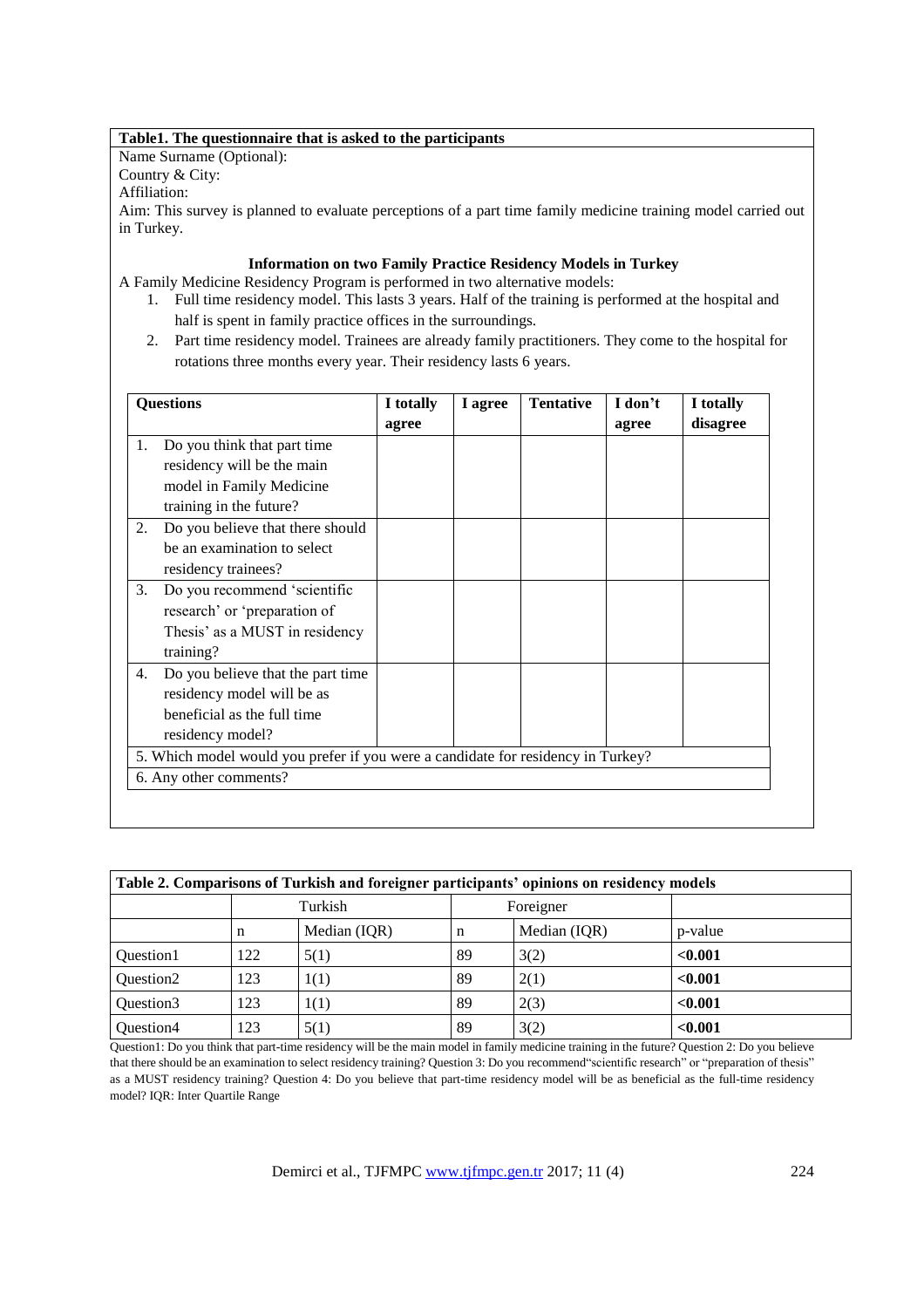faculty and have no vocational training provide family medicine service. In a study comparing the satisfaction from family physicians in European countries, the satisfaction in Turkey was found to be above average.<sup>21</sup> The effect of widespread postgraduate residency training on this satisfaction will be a subject for future research. In a study, for the part-time model, the program completion rate was found to be low although the motivation of residents was high. $22$  In the same study, part-time students stated that their education and research facilities were better or equal to full-time students but their continuity of care was lower. Continuity of care is one of the most important topics for family medicine. It is inevitable that physicians who still practice family medicine in Turkey will have problems about continuity of care during their parttime education. Part-time training is a new practice in Turkey and is implemented only in Family Medicine training, which is slightly different from its counterparts in other countries. The success of the family medicine residency training will probably open the debate on the applicability of this model to other branches. Part-time education is a complicated method for the organizers of the training due to disruption of the service. Part-time training can be implemented as a rotating shift in the daytime, or it can also be applied as one month off and one month on fashion.<sup>8</sup> There is the problem of finding a partner in both approach. In the part-time education in our country, the family physicians attend rotations in the hospital during three month periods throughout the year. While the ones who can be substituted by a partner in the family medicine unit are lucky, those who can't find a partner face some financial loss because substituent physician is called for duty from the community health center.

In the regulations on specialties in medicine, the students are obliged to prepare a thesis to earn a degree. Thus, at least one scientific research is compulsory. There is an obligation of a thesis in family medicine as in all other specialty branches. In the study, the response of the native physicians to the question of the necessity of scientific research and a thesis was "yes" at a significantly high level. In the WONCA tree, the roots of family medicine are fed from science.<sup>23</sup>Family physicians should be a pioneer in the field of informatics and benefiting from science. thesis and scientific research should be perceived as a chance, not as an obligation in the family medicine residency training course. The comment in the study suggesting thesis-free options for the residency programmes should also be discussed.

When the physicians were asked which model they would prefer if they were a candidate for family medicine training, while Turkish doctors preferred full-time training at a rate of 87%, foreign participants found full-time training appropriate for themselves at a rate of 52.8%. High preference for full-time education by our native physicians can be associated with the fact that they are still in this model but foreigners were neutral on this subject. It has been shown that part-time model was supported by  $60-90\%$  of the physicians in abroad.<sup>8</sup> Similarly, our study suggests that there would not be an absolute rejection of part-time model. It may have gain acceptance in the future.

#### **Limitations**

A significant limitation in the survey is the limited number of participants. In a limited time, we have been able to reach small number of volunteers. It can be predicted that the subjects' gender, the time they spent in the field, or the institutions they work and similar details may significantly affect personal evaluations. So, it is not appropriate to make generalizations about the results obtained. In addition, the application of part-time residency is a very new concept in terms of creating a conviction about the subject for our country.

#### **CONCLUSIONS**

Two different models of family medicine residency training are still implemented in Turkey. Part-time training is a new practice for Turkey, but it has been experienced in many countries in the world for a long time. The opinions about the part-time residency training in our country seem to be negative, but it will be possible to evaluate the advantages and disadvantages of this system with the success of the doctors who will become residents within the system.

#### **Acknowledgement**

The authors thank to Mrs Nazli Demirci (Philologist) for her contribution to the study.

**Funding:** No funding.

**Disclosures:** There is no conflict of interest.

#### **REFERENCES**

1. Tababet Uzmanlık Tüzüğünde Değişiklik Yapılmasına İlişkin Tüzük. (1983). TC Resmi Gazete 18230, 21.11.1983.